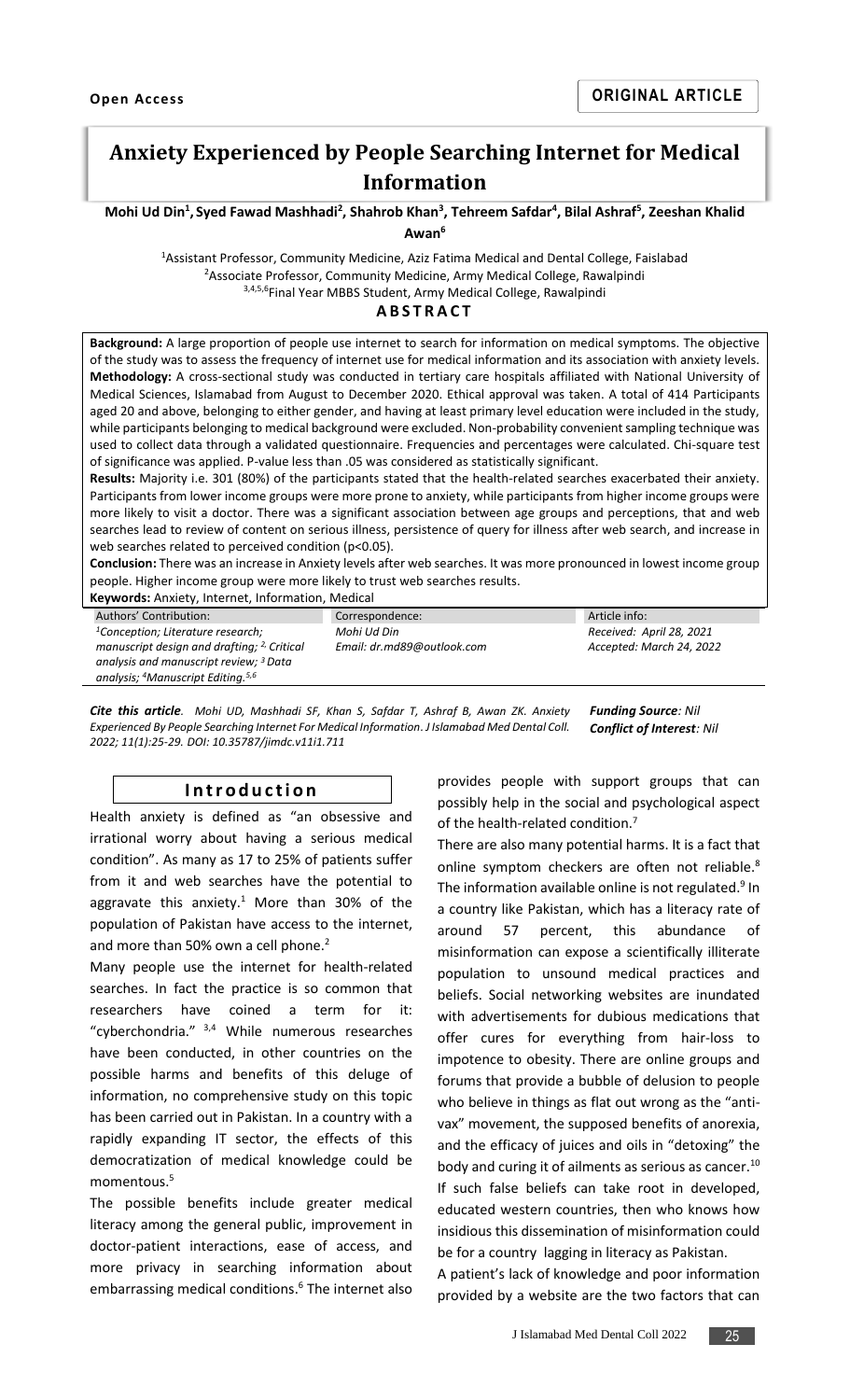turn the internet into a destructive tool for the patient. [11](#page-4-9) In practice it is very hard to stop people from uploading untrustworthy information. What we can do is educate the populace on how to use the internet to their benefit: what websites they can trust, what information they can rely on, and for what issues they need to consult a doctor. Maybe our government can even invest in an IT programme dedicated to developing medical tools that are trustworthy and easily accessible by the general public.

With an increasing proportion of the population using the internet, the implications could be farreaching. The aim of this study was to assess the frequency of internet use for medical information seeking by the general public and its association with anxiety levels.

# **M e t h o d o l o g y**

A cross-sectional study was conducted in tertiary care hospitals affiliated with National University of Medical Sciences, Islamabad from August 2020 to December 2020. The total sample size was calculated using Raosoft sample size calculator with 95% confidence level, 5% margin of error, and 10% dropout, it was computed to be 414.  $12$  About 29 responses were found to be invalid making the total sample size to be 385. Participants aged 20 and above, belonging to either gender, and having at least primary level education, visiting the hospitals during the study period and willing to participate in the study were included in the study while the participants with medical background were excluded from the study. Non-probability convenient sampling technique was used for selection of study participants from outpatient departments. Questionnaire used was adopted from a study on cyberchondria by Ryen W. White et al, $^{13}$  $^{13}$  $^{13}$ modified according to the demographics of our population and a pilot study was conducted to check its appropriateness in 5% of anticipated sample size. Crohn bach alpha score measured for different items of the questionnaire was found to be within a range of 0.7-0.8. Time required to complete the questionnaire was 15 min. The questionnaire was translated in Urdu language before distribution and it consisted of four sections; demographic data, questions regarding web searches, conditions that have not been diagnosed and effect on behavior. The data was analysed using IBM SPSS Statistics

Version 25. Frequencies and percentages were calculated. Chi-square test of significance was applied. P-value less than 0.05 was considered as statistically significant. Ethical approval was taken from ethical approval committee of army medical college to which these hospitals are affiliated.

# **R e s u l t s**

Out of 414 participants, 29 responses were found to be invalid. Therefore, analysis was done on the responses of 385 participants. Majority i.e., 158(41%) belonged to the age group  $20 - 25$  years, 41 (10.6%) to 26 – 30 years, 96 (24.9%) to 31 – 35 years and 90 (23.4%) to 36 years and above. There were 209 (54.3%) females and 176 (45.7%). Most of the participants i.e., 204 (53%) were having graduation and above level of education while majority i.e., 160 (41.6%) were earning upto Rs.25,000 per month and 120 (31.2%) upto Rs.50,000. A total of 370 (96.1%) participants were using Google as the web search engine while  $1 - 5$ average web searches per month were done by 304 (79%) participants,  $6 - 10$  by 56 (14.5%),  $11 - 15$  by 7 (1.8%) and more than 16 web searches were done by 18 (4.7%) of the participants.

Web searches after getting concerned about their health was done by 228 (59.2%) of the participants. Internet query of the sample population comprised of 3 types i.e., 188 (48.8%) participants searched through combination of words containing both symptoms and medical conditions; 100 (26%) of sample population searched through words representing symptoms only while 97 (25.2%) participant's searched through words that describe medical conditions only. Most of the study participants generally searched for information about common diseases comprising 232 (60.3%) of the total sample size while 95 (24.7%) searched for information on serious medical conditions (e.g. cancer, myocardial infarction). A total of 58 (15%) of the sample population searched for the forums and pages describing about other's experience about the particular disease. Different web searches may have differences in describing medical conditions and same was experienced by most of the participants i.e., 224 (58.2%) while remaining did not observe such difference. Table 1 shows the effect of webs search on perceptions of participants regarding their illness and whether it interrupted their routine activities or not.

| Table 1: Participants' Perception about Web Searches                                                                                 |             |                   |                |                  |                 |                     |  |  |
|--------------------------------------------------------------------------------------------------------------------------------------|-------------|-------------------|----------------|------------------|-----------------|---------------------|--|--|
| <b>Variable</b><br><b>Often</b><br><b>Occasionally</b><br>Rarely<br><b>Never</b><br><b>Always</b><br>(%)<br>(%)<br>(%)<br>(%)<br>(%) |             |                   |                |                  |                 | <b>Total</b><br>(%) |  |  |
| Ranking of web search<br>result indicate likelihood of                                                                               | $31(8.1\%)$ | 110<br>$(28.6\%)$ | 125<br>(32.5%) | 83<br>$(21.6\%)$ | 36<br>$(9.4\%)$ | 385<br>(100%)       |  |  |
| illness                                                                                                                              |             |                   |                |                  |                 |                     |  |  |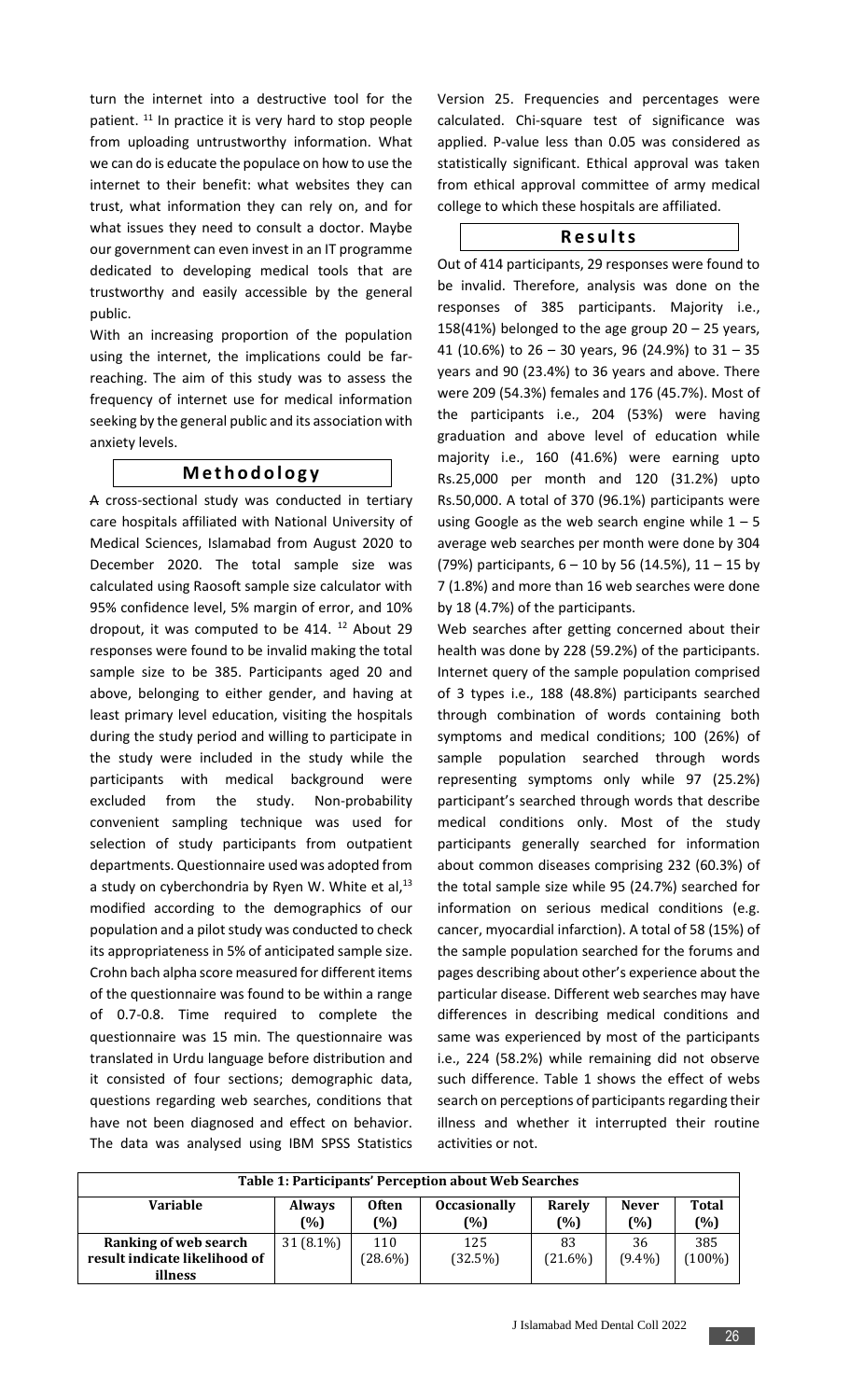| Web search lead to review        | 43         | 105        | 121        | 92         | 24        | 385       |
|----------------------------------|------------|------------|------------|------------|-----------|-----------|
| of content on serious illness    | $(11.2\%)$ | (27.3%)    | $(31.4\%)$ | $(23.9\%)$ | $(6.2\%)$ | $(100\%)$ |
| <b>Query for illness persist</b> | 20         | 86         | 128        | 114        | 37        | 385       |
|                                  | $(5.2\%)$  | (22.3%)    | $(33.2\%)$ | $(29.6\%)$ | $(9.6\%)$ | $(100\%)$ |
| <b>Perception of illness</b>     | 23         | 85         | 94         | 115        | 68        | 385       |
| interrupted online activities    | (6%)       | (22.1%     | $(24.4\%)$ | $(29.9\%)$ | 17.7%)    | $(100\%)$ |
| <b>Perception of illness</b>     | 25         | 80         | 101        | 106        | 73        | 385       |
| interrupted other activities     | $(6.5\%)$  | $(20.8\%)$ | $(26.2\%)$ | (27.5%)    | (19%)     | $(100\%)$ |

52.2%(201) of the participants used web search as a medical expert system, 62%(239) had a perception that web search engine escalates medical concerns while 21% (81) mentioned an increase in anxiousness due to web searches. There are different factors which contributed to anxiety after web searches among participants. The most common one was mention of more serious explanations of their medical conditions or symptoms (n=90, 23.4%) as shown in table 2.

| Table 2: Factors related to anxiety after internet search by participants |                  |         |  |  |  |  |  |
|---------------------------------------------------------------------------|------------------|---------|--|--|--|--|--|
| What contributed to anxiety                                               | <b>Frequency</b> | Percent |  |  |  |  |  |
| Reliability of source                                                     | 55               | 14.3    |  |  |  |  |  |
| Mention of more serious explanations                                      | 90               | 23.4    |  |  |  |  |  |
| Mention of more serious and few non-serious explanations                  | 62               | 16.1    |  |  |  |  |  |
| Presence of escalatory terminology                                        | 72               | 18.7    |  |  |  |  |  |
| Presence of complex medical terminology                                   | 25               | 6.5     |  |  |  |  |  |
| No anxiety                                                                | 81               | 21.1    |  |  |  |  |  |
| <b>Total</b>                                                              | 385              | 100     |  |  |  |  |  |

Different behaviour patterns of the participants due to web searches such as becoming hypochondriac,

taking an appointment, increased searches related to perceived condition are shown in Fig 1.





There was significant association between age groups and perception that, web searches lead to review of content on serious illness ( $p = 0.022$ ); query for illness persists after web search ( $p =$ 0.004), and web searches related to perceived condition increased ( $p = 0.039$ ). Also, differences in males and females were observed related to web

searches; females found to be more anxious than males, web searches related to perceived conditions went up more in females and also visit to web pages describing condition increased more in females as compared to males but these differences were statistically insignificant.(Table 3)

| Web searches lead to review of content on serious illness |           |        |       |                           |        |       |       |         |
|-----------------------------------------------------------|-----------|--------|-------|---------------------------|--------|-------|-------|---------|
|                                                           |           | Always | Often | Occasionally              | Rarely | Never | Total | p-value |
| Age                                                       | $20 - 25$ | 24     | 47    | 36                        | 41     | 10    | 158   | 0.022   |
| groups                                                    | $26 - 30$ | 6      | 9     | 13                        | 10     | 3     | 41    |         |
| (years)                                                   | $31 - 35$ | 10     | 31    | 31                        | 21     | 3     | 96    |         |
|                                                           | $>36$     | 3      | 18    | 41                        | 20     | 8     | 90    |         |
|                                                           |           |        |       | Query for illness persist |        |       |       |         |
|                                                           |           | Always | Often | Occasionally              | Rarely | Never | Total | p-value |
| Age                                                       | $20 - 25$ | 17     | 32    | 46                        | 49     | 14    | 158   | 0.004   |
| groups                                                    | $26 - 30$ |        | 15    | 12                        | 8      |       | 41    |         |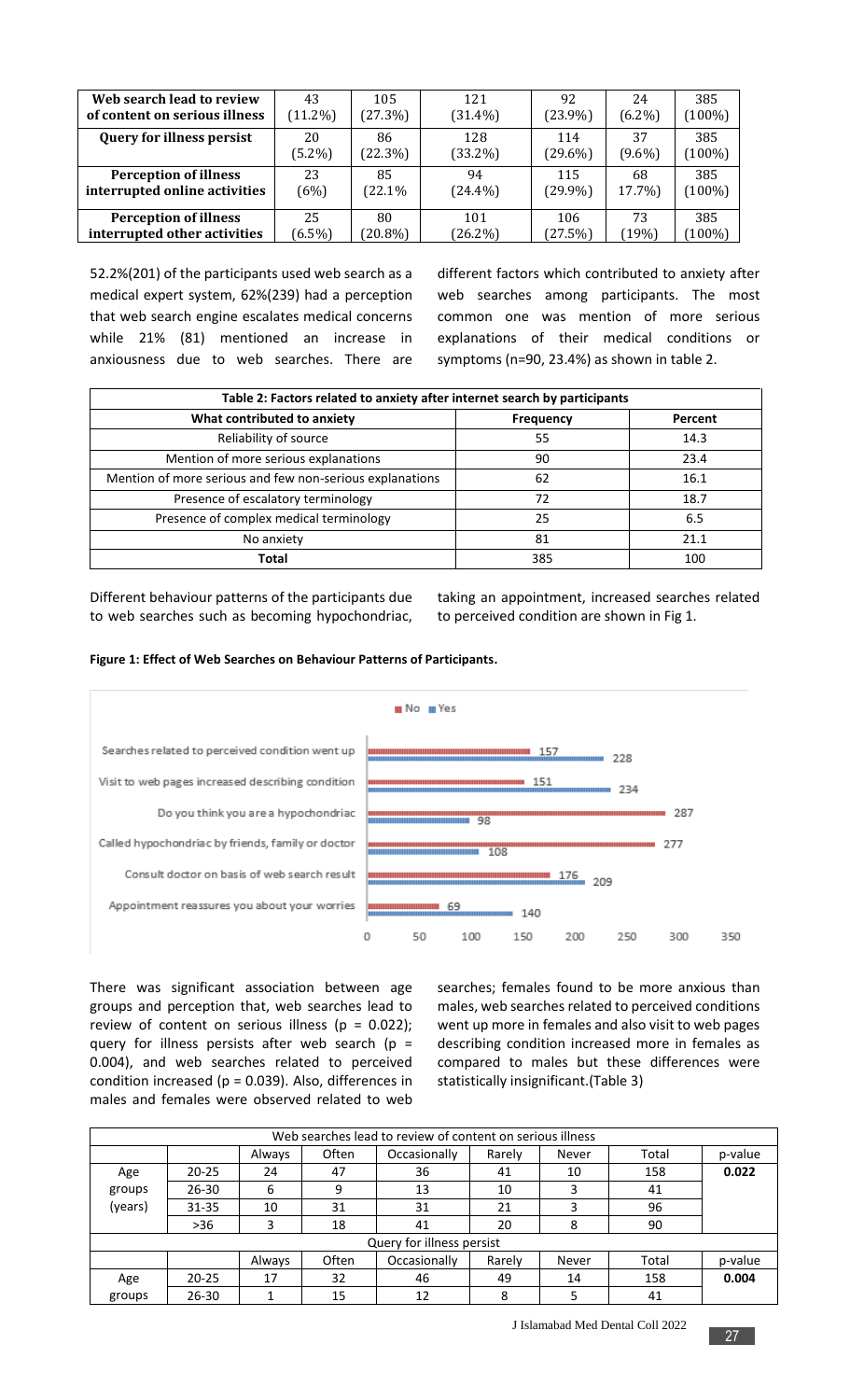| (years) | 31-35     | 0              | 15  | 38                                                    | 34        | 9  | 96 |         |
|---------|-----------|----------------|-----|-------------------------------------------------------|-----------|----|----|---------|
|         | $>36$     | $\overline{2}$ | 24  | 32                                                    | 23        | 9  | 90 |         |
|         |           |                |     | Web searches related to perceived condition increased |           |    |    |         |
|         |           |                | Yes |                                                       | No        |    |    | p-value |
| Age     | $20 - 25$ |                | 102 |                                                       | 56        |    |    | 0.039   |
| groups  | 26-30     |                | 29  |                                                       | 12        |    |    |         |
| (years) | 31-35     | 48             |     |                                                       | 48        |    |    |         |
|         | $>36$     |                | 49  |                                                       | 41        |    |    |         |
|         |           |                |     | Search made u more anxious                            |           |    |    |         |
|         |           |                | Yes |                                                       | <b>No</b> |    |    | p-value |
| Gender  | Male      | 135            |     |                                                       | 40        |    |    | 0.38    |
|         | Female    | 169            |     |                                                       |           | 40 |    |         |
|         |           |                |     | Searches related to perceived condition increased     |           |    |    |         |
|         |           |                | Yes |                                                       |           | No |    | p-value |
| Gender  | Male      | 97             |     |                                                       | 79        |    |    | 0.15    |
|         | Female    |                | 131 |                                                       | 78        |    |    |         |
|         |           |                |     | Visit to web pages describing condition increased     |           |    |    |         |
|         |           |                | Yes |                                                       |           | No |    | p-value |
| Gender  | Male      |                | 103 |                                                       |           | 72 |    | 0.46    |
|         | Female    |                | 131 |                                                       |           | 78 |    |         |

# **D i s c u s s i o n**

Usefulness of the internet as a healthcare tool and devising methods for improving the quality of the health-related information reaching the general public through the web is needed more than ever, nowadays. [14](#page-4-12)This study investigated the use of the internet by the general public, to look up for the symptoms of a perceived medical condition and making self-diagnosis.

A research done by Teresa Loda et al showed that participants found reliable medical knowledge online irrespective of the type of search engine while in this study, most of the participants (96.1%) used Google. [15](#page-4-13) Majority, in this study were of the opinion that no particular search engine was more likely to escalate medical concerns. A study conducted by Liupu Wang et al showed Google to have the best search validity (in terms of whether a website could be opened), however Bing had the highest score for usefulness.[16](#page-4-14) Most of the participants of our study using internet for medical purpose had education till graduation or above and having lower income i.e. up to Rs.25000 per month. A study conducted by Fabienne Reiners et al showed that high internet prevalence is associated with people having higher income and that the participants with higher education use internet more for medical purpose than those with lesser education. $17$  People from the lowest income group were slightly more likely to feel anxious after a web search. This is consistent with a previous study conducted by Kate Muse et al which showed that anxiety was more prevalent among low income groups.<sup>[18](#page-4-16)</sup> A study done by Teresa Loda et al showed that participants searched the internet on the basis of specific medical terms. This is in contrast to our study where participants internet search included symptoms also with medical terms.[15](#page-4-13)

A study conducted by Ryen W. White et al concluded that at least three quarters of the participants, suspected of having an illness, based on the results of web searches. This is similar to our study where more than 90% of our participants had a similar perception. A similar proportion of their subjects used web search as a health expert system in their study while only 48% of our participants did.<sup>[19](#page-4-17)</sup>

Several previous studies have found a positive correlation between health anxiety and online health information seeking, such as the twenty studies analysed by McMullan and Berle et al.<sup>[20](#page-4-18)</sup> Majority (79%) of the subjects of our study stated that their anxiety was exacerbated after the web searches and that there is a positive relationship between anxiety and web searches. Aiken and Kirwan et al also found a positive relationship between looking up symptoms online and health anxiety. The same study found a positive correlation between anxiety and review of content on serious illnesses. $21$  A similar Doherty-Torstrick study found that longer duration online health related use was associated with "increased functional impairment, less education, and increased anxiety which is similar to our study".<sup>[22](#page-4-20)</sup>

Majority of the study participants said that searching the web for health-related information made them feel more anxious about a perceived medical condition. This might vary with the nature of the condition under consideration. The results of our study showed that women were more likely to behave differently with regard to a medical condition after the web search, to review content on serious illnesses, to feel uncomfortable in bringing their own research to the health professional, and to feel that their other activities had been interrupted by the web search. A study conducted by Dalia M Corrales et al also showed that internet use for